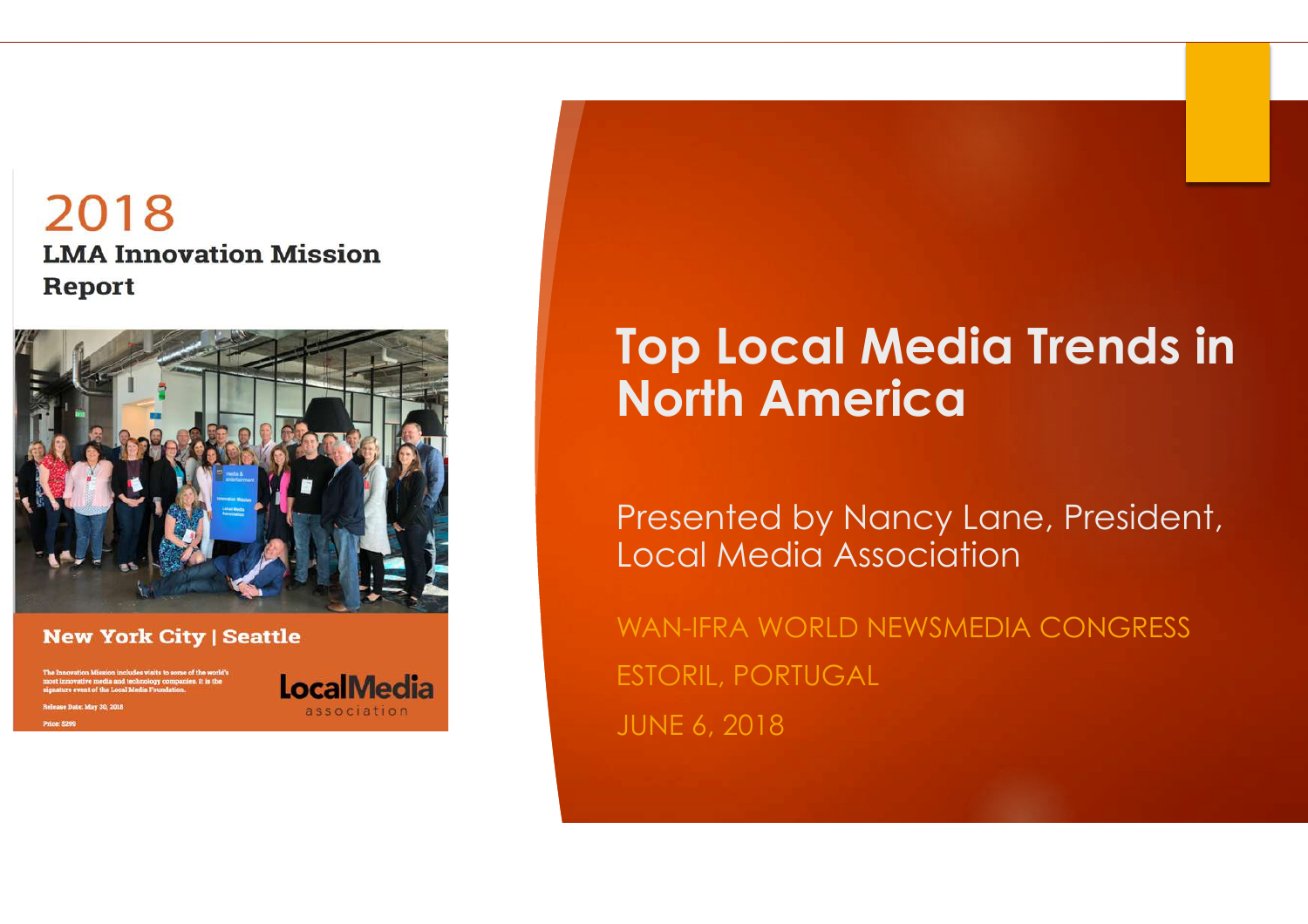# **LocalMedia** Not your<br>average association



#### **About Local Media Association**

An umbrella organization that represents ALL local media including newspapers, TV stations, radio stations, directories, onlineonly news sites, etc.

Over 2,800 newspapers/TV stations/radio stations, etc. are members of the organization.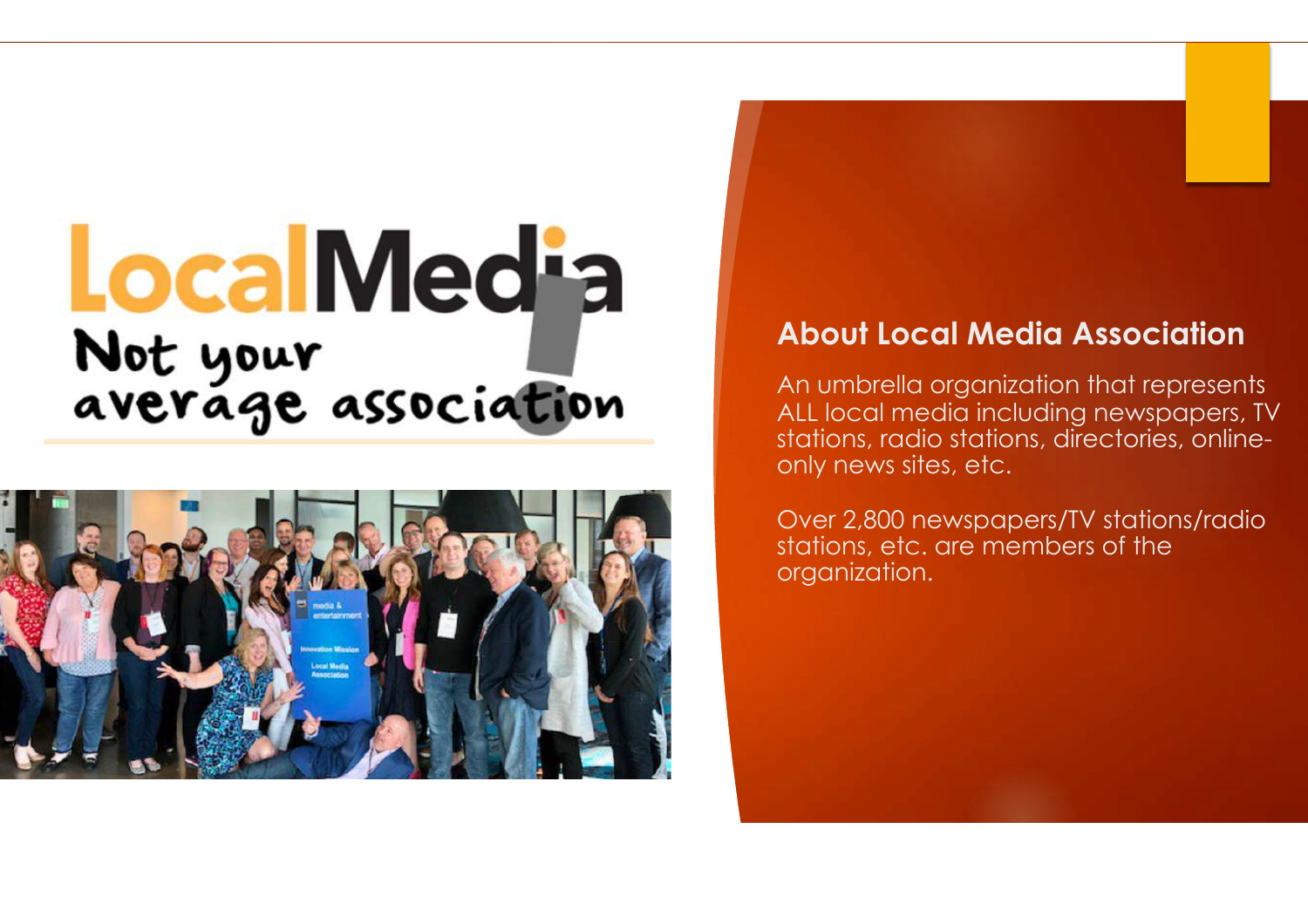#### **We Are Intensely Focused on Helping Local Media Companies Discover New & Sustainable Business Models**

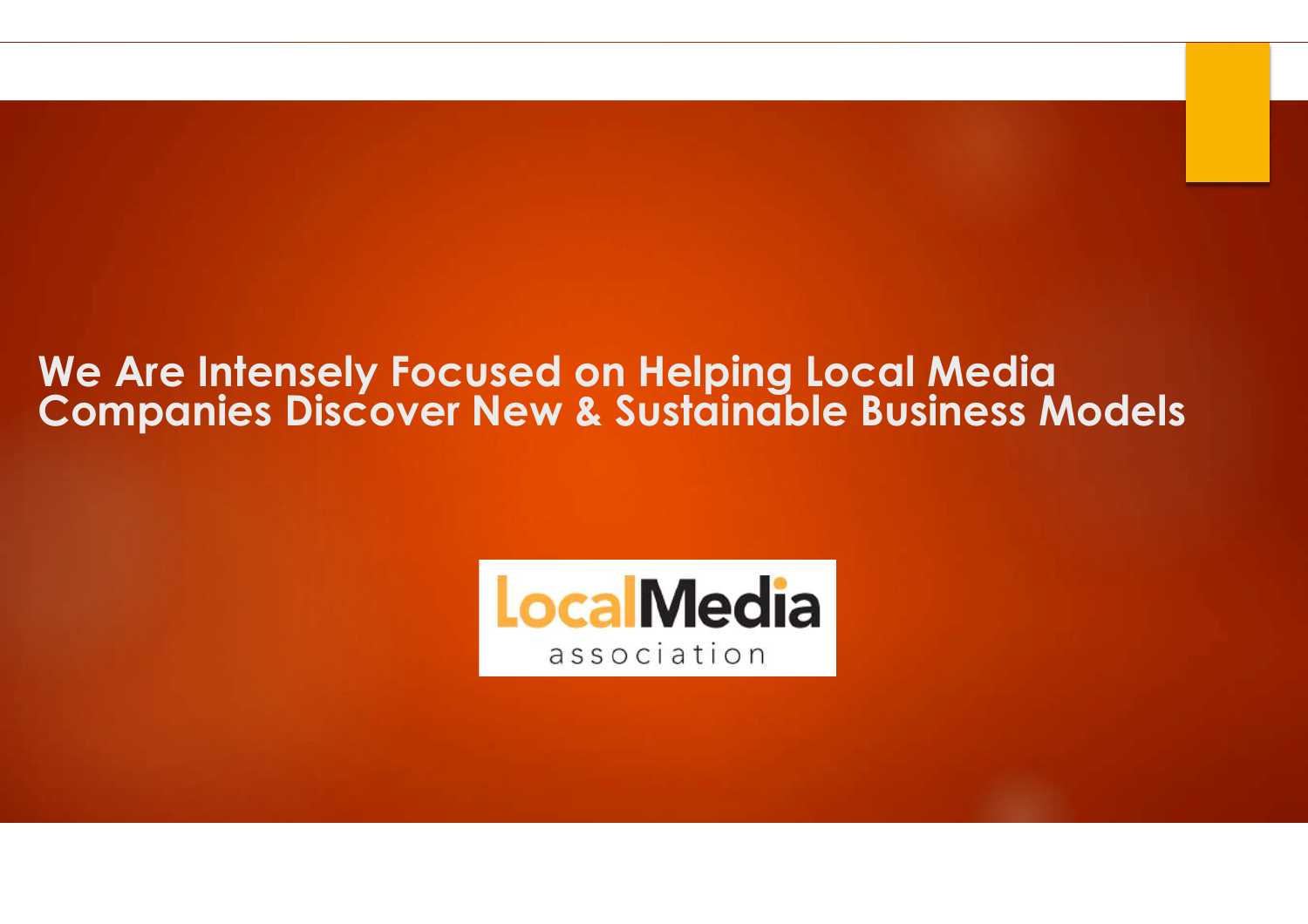### **Top Trends:**

Digital Subscriptions Digital agencies transforming into full-service agencies Creation of innovation labs and hubs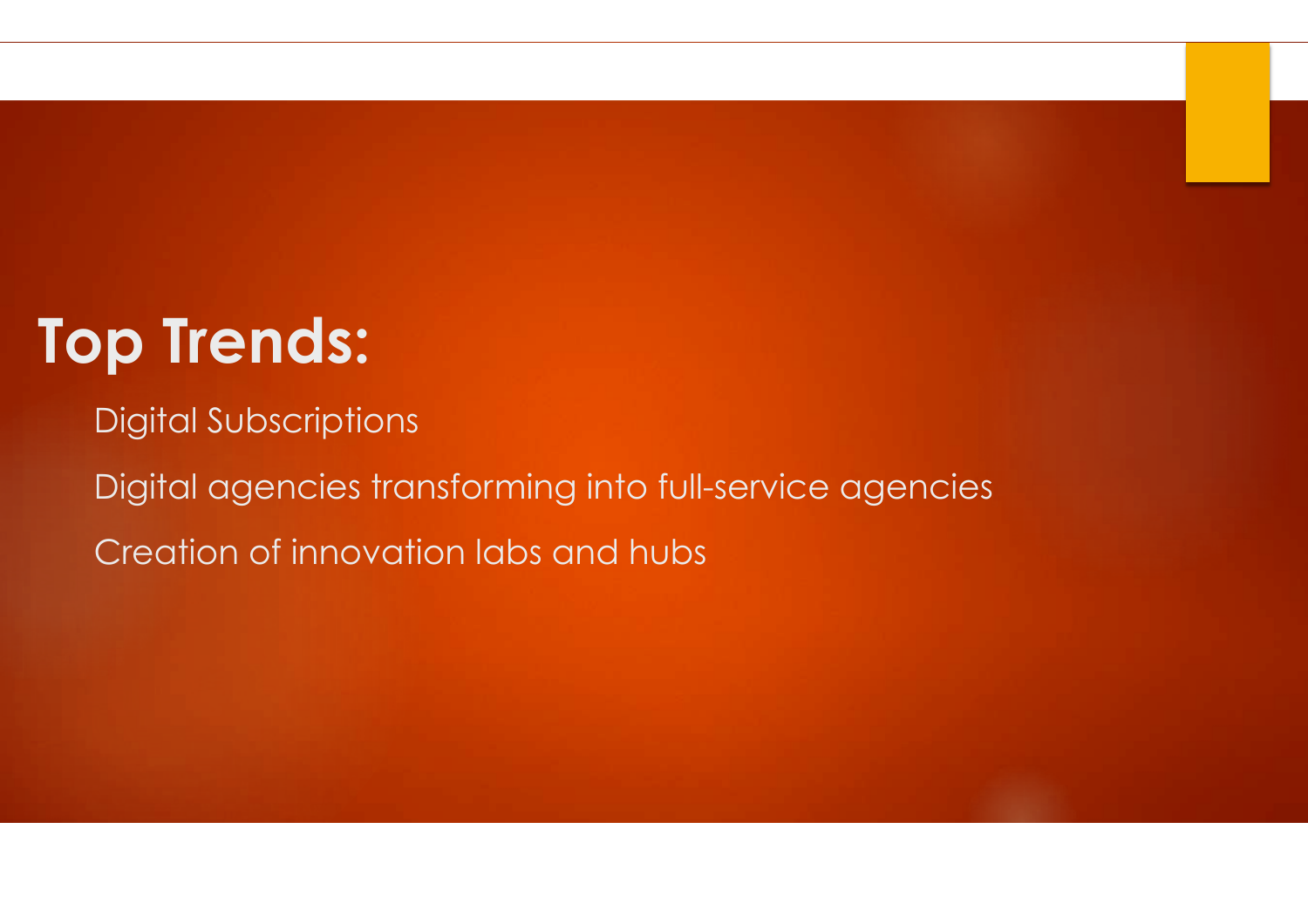

Innovation Mission Participants at Gannett – May 2017

### **Featured Companies:**

The Seattle Times Dallas Morning News **TEGNA Gannett** Victoria (TX) Advocate **McClatchy** BH Media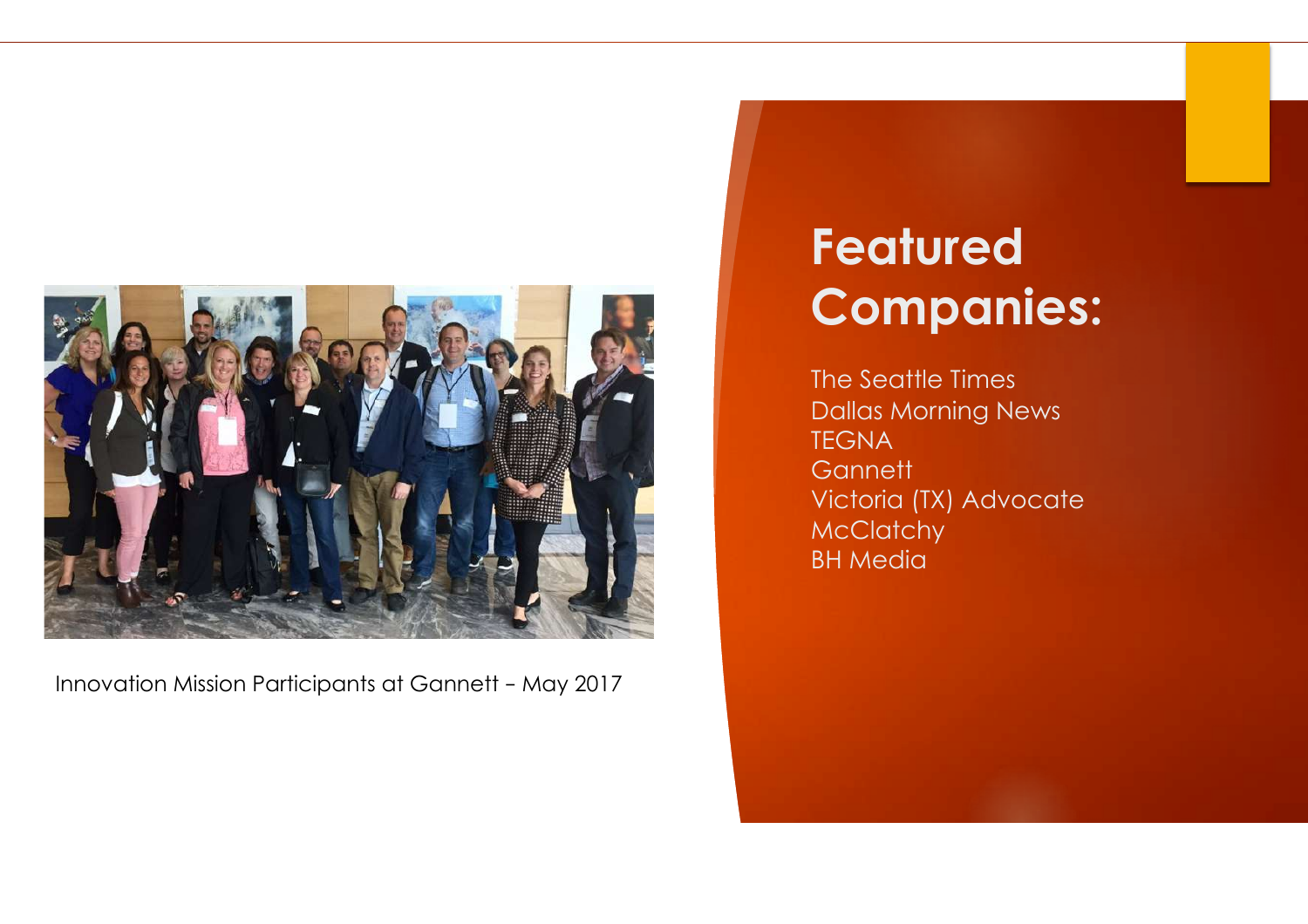### The Seattle Times: It's Everyone's Job to Grow Digital Subscriptions



- 60% of their revenue comes from audience not advertising
- Digital paywall: started at 15; now at 4
- Newsletters drive digital subscription conversions
- Goal of newsletters force readers to hit the paywall (20+ links)
- 25X conversion rate from newsletters vs. Facebook
- Incentivizing the newsroom for driving digital subs
- They are now  $#2$  in the U.S.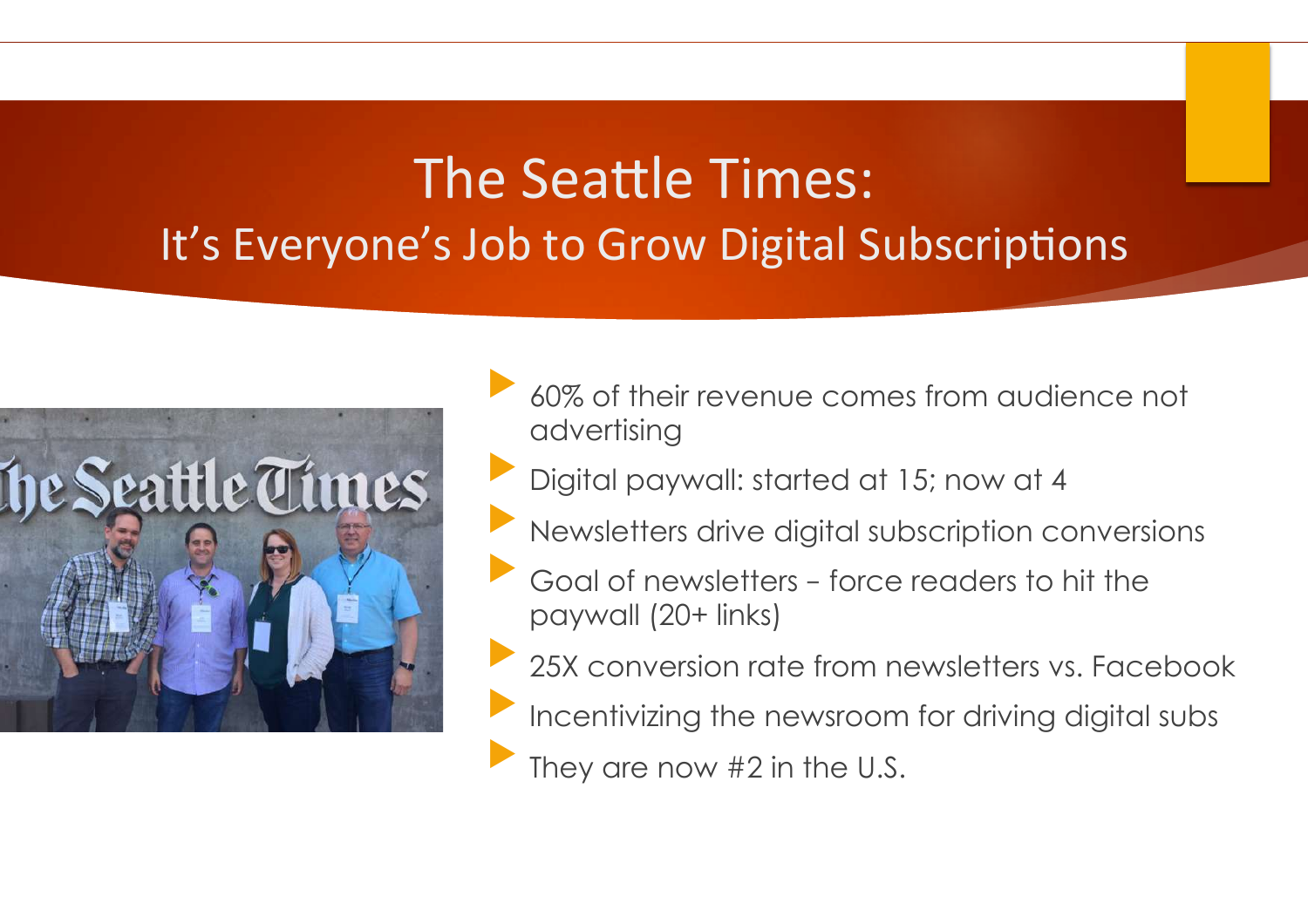### Dallas Morning News: Digital Subscriptions Are the Future!



- CEO Jim Moroney changed his mind last August and pivoted to digital subscriptions as the top priority in the DMN's transformation strategy.
- He now believes that digital subscriptions are the future. He is still bullish on digital marketing services, but will put less resources there going forward.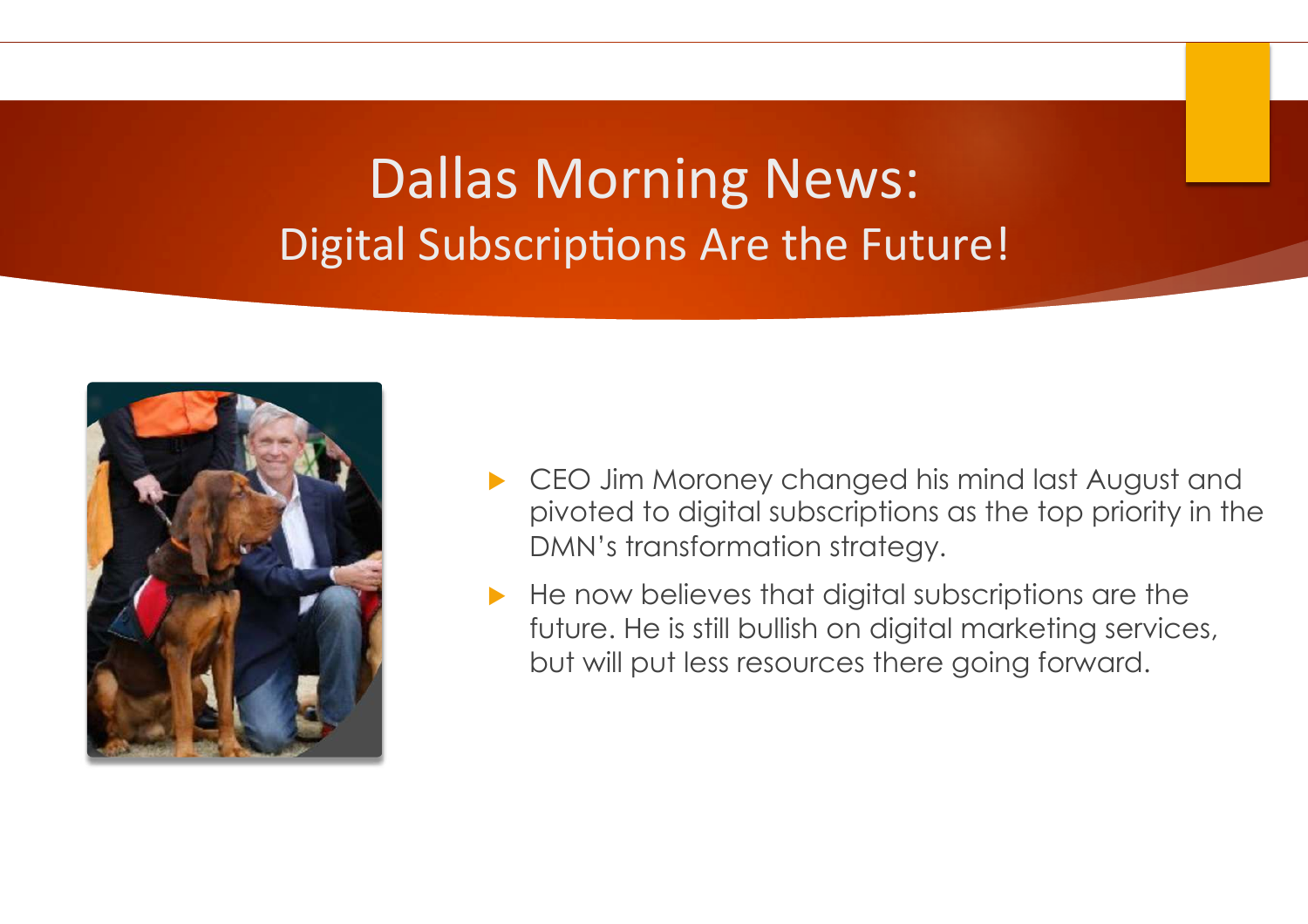### Digital Agencies Transforming Into Full Service Ad Agencies

he top performers across all markets are starting to look a lot more like full-service l agencies than traditional media companies," - Gordon Borrell, CEO, Borrell sociates

Who's Doing It?

annett - they restructured in January and now sell all products that make the most nse – whether they own them or not. They have shifted to a customer-centric proach. Churn is down; revenue is up.

e Victoria Advocate – it's been their model from day one; they are approaching \$5M in revenue in a VERY small market. They recently spun off their agency from the wspaper.

any others moving in this direction.

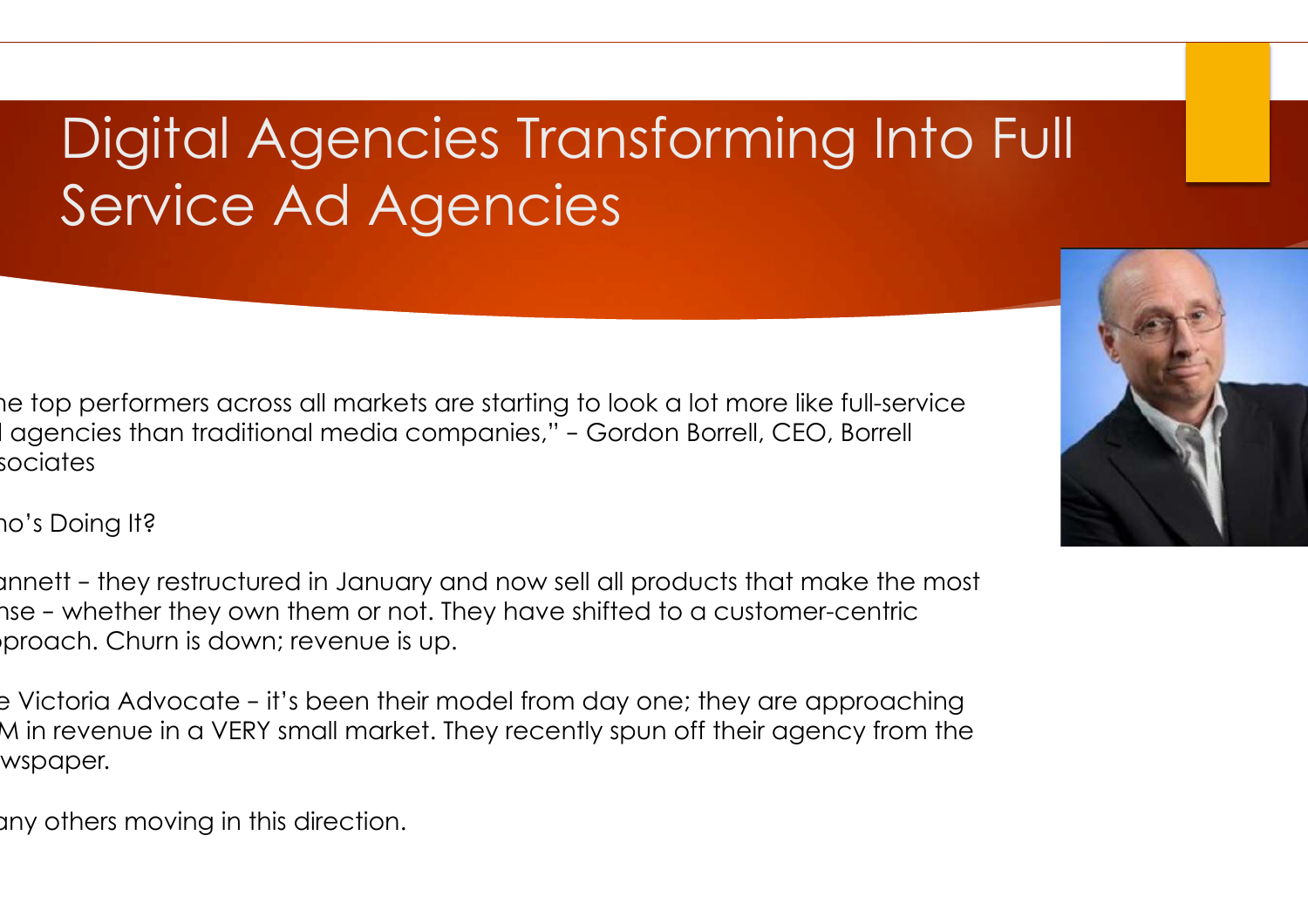### Innovation Labs are Fueling Growth at Media Companies Across North America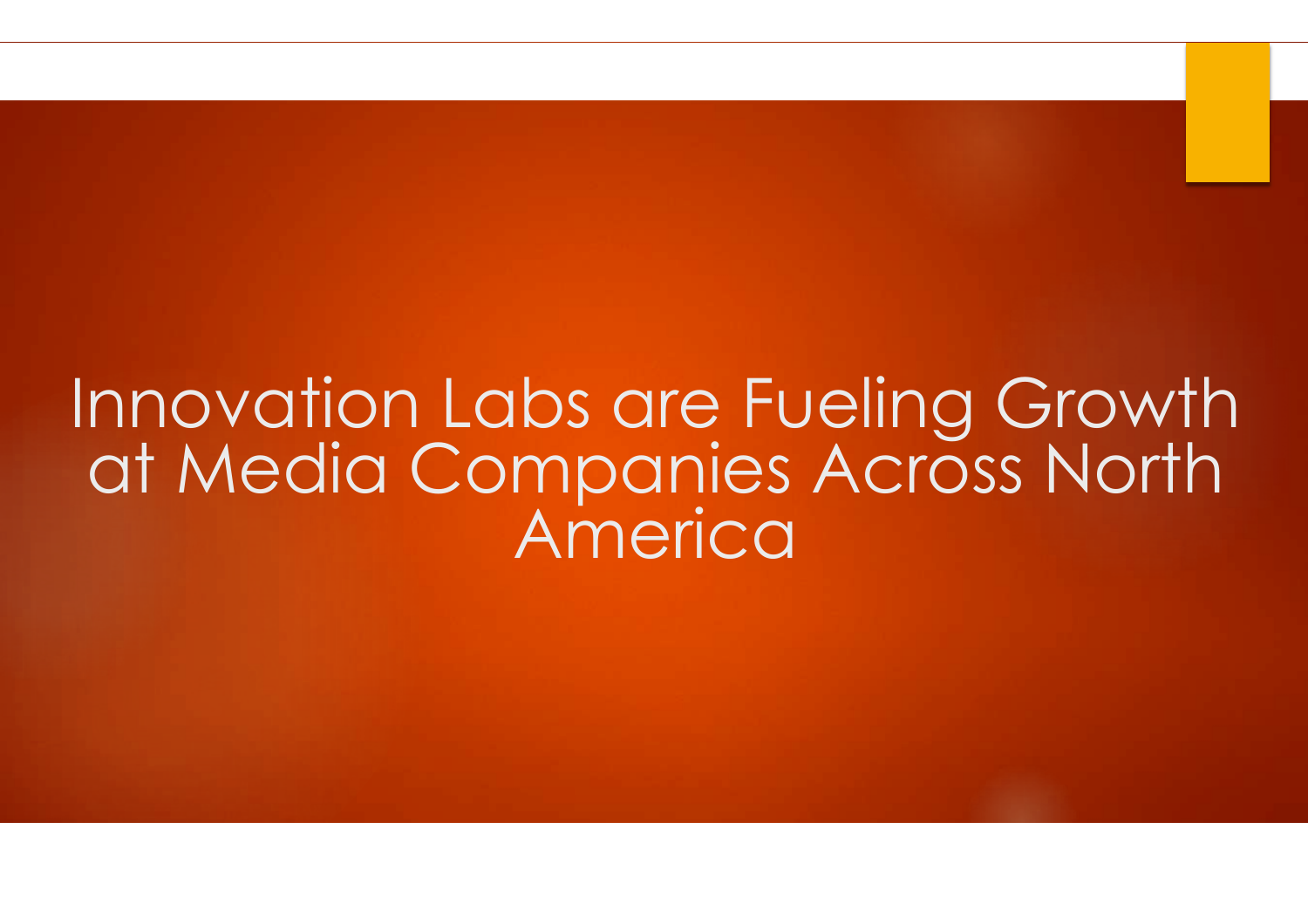### TEGNA – Innovation Hubs w/ Support from the Highest Levels in the Company

## **TEGNA**

#### **Corporate & TV Station Innovation Labs & Hubs**

IG5 Innovation Lab: actively fields ideas from employees. When one is chosen, the department head has to grant the involved employee(s) time off to dedicate the new venture. They don't have to monetize right away with these projects. ey give them time to succeed.

GNA, parent company of KING5, also runs a pilot program that brings together iovators from across the company three times a year. "We let them go to work," d Frank Mungeam, Vice President Digital Audience Engagement (pictured ht), "They come up with ideas and some of them get funded. Some have been successful failures that we have learned from but did not continue. We see value  $that."$ 

### **Reaching approximately 30 million**

**Americans on digital platform** each month

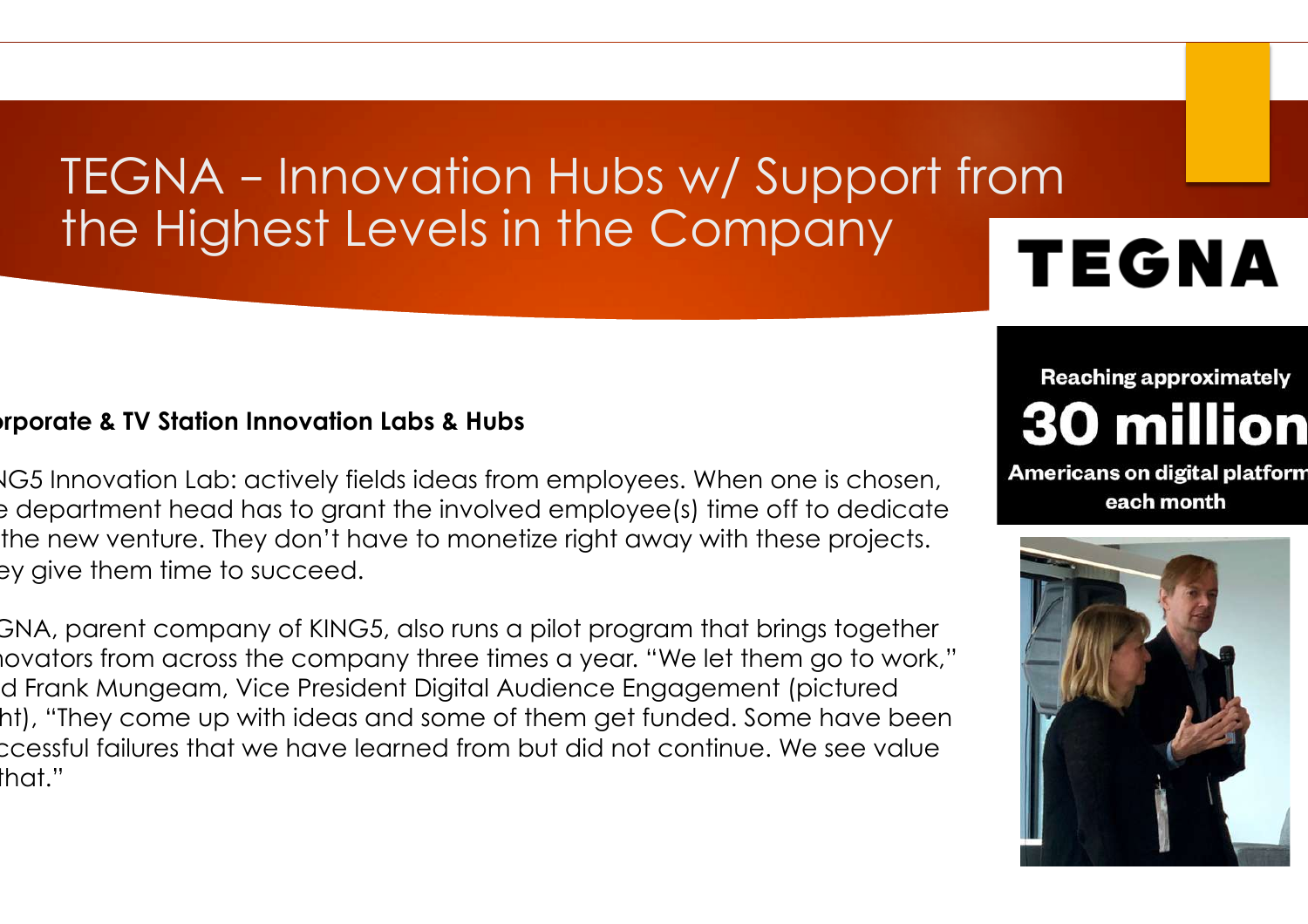## TEGNA

**EGNA, they are walking the**  $x<sub>k</sub>$ . They are innovating all over. You saw it. You felt it. Frank geam's 'we start our sessions what are we going to stop g' was so refreshing to me." -1 Conway, General Manager, ital Broadcasting





Jason Jedlinski @JasonJedlinski · May 24 "Comfort is the enemy of progress." Prominent reminder of the need for #innovation in a @KING5Seattle news conference room. (Bonus appearance by @frankwords.) Thanks for having us! #LMAIM - at KING 5

Part of the innovation structure at TEGNA is knowing what to stop doing. "We start all of our sessions with **'What are we going to stop doing?'"** said Mungeam.

When Cheryl Carson, news director of KING5 in Seattle, launched a completely different kind of news show, she didn't have to worry about failing. "**Our leadership told me to have courage and don't be afraid to fail,"** said Carson,. "That took a lot of pressure off." Carson went on to say that there were a lot of people in the building who weren't happy about the new format. Being a risk-taker is not for the faint of heart.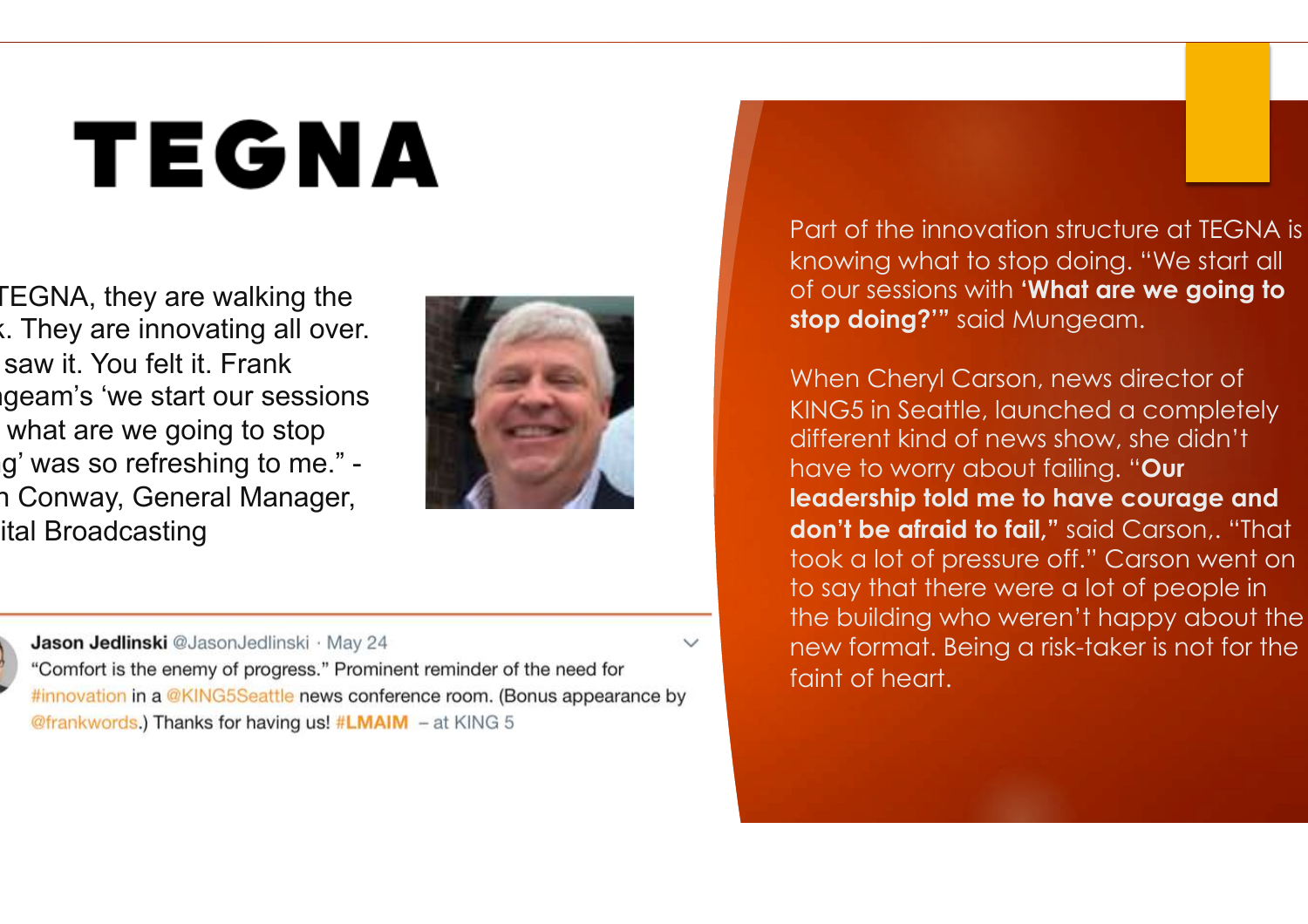### McClatchy Doubles Down on Video

The McClatchy Video Lab serves as an innovation hub for the company. As a result, their culture is more like a startup than a legacy media company.

According to Andrew Pergam (right), VP, Video and New Ventures:

- We operate as a lab some working on existing business; some on emerging sectors. We have a solid notion of where things are going, and more to test.
- We're startupy with mission-driven folks on-board

֖֖֖֦֦֖֖֖֧֧֧֧֧֚֚֚֚֚֚֚֚֚֚֚֚֚֚֚֚֞֡֡֡֡֡֡֬֝֓֡֡֡֬֝֬֝֓֞֡֬֓֞֡֬֝֓֞֡֬֝֓֬֝֬֝֬֝֓֬֝֬֝֬֝֬֝֬֝֬֝֬֝֬֝֬

• We're collaborative – with markets, partners and as a team

• We're diverse – in our revenue lines, to grow safely, and in our solutions, to prepare for the unknown.



The Video Lab and **McClatchy welcome the LMA Innovation Mission!** 

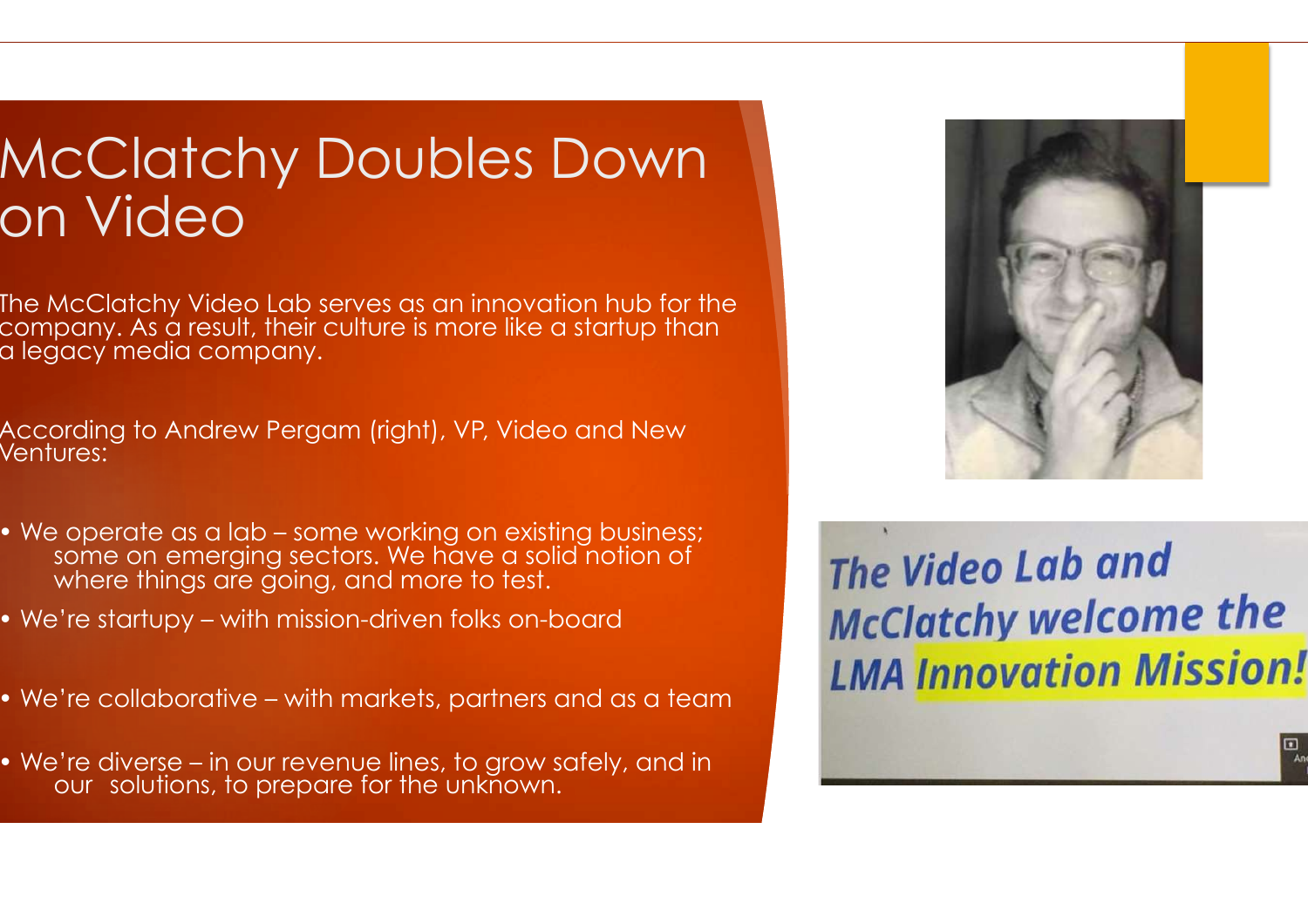### Gannett Innovation Lab

#### **Big Bet on VR**

Led by Director of 360/VR Robert Padavick (top right), this team has 2 areas of focus:

1.) Passive VR: USA Today Network platforms, YouTube, Facebook, Samsung Gear VR

2.) Interactive VR (headsets that provide a fully-immersive experience): Google Daydream, Oculus Rift, HTC Vive, PlayStation VR. They are also starting to provide VR as part of branded storytelling programs.

#### **Why VR?**

"We do it because it lets the industry and advertisers know that we're not just a newspaper, that we're a digital company. A recent write-up in Forbes recognized us as the leader in this space – that gets us in the door for advertisers that we couldn't talk to before." – Michael Krinzman, (bottom right) VP of Video Revenue & Strategy



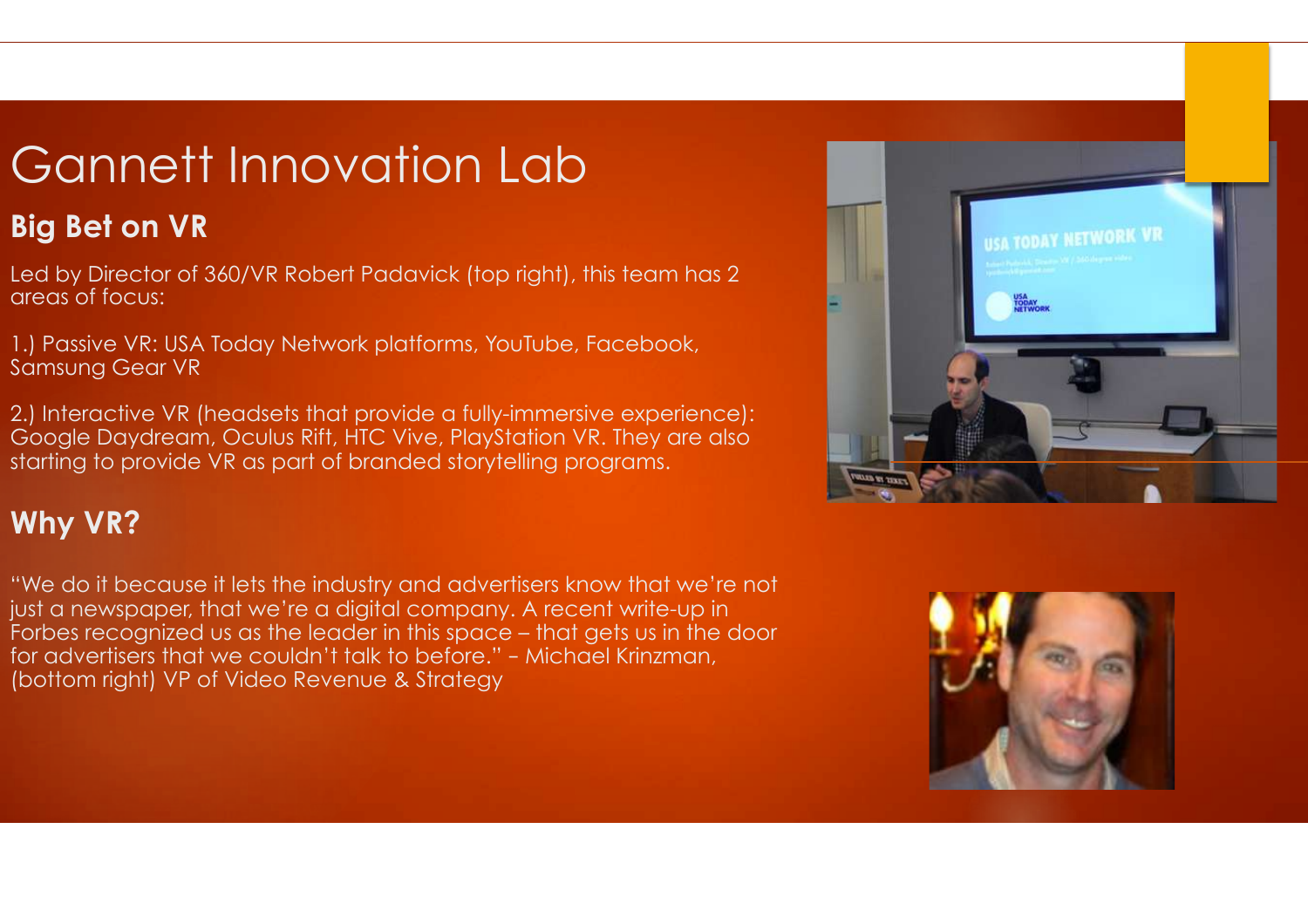### Gannett Innovation Lab

#### **Other Major Projects:**

Podcasts: they produce 60+ across 110 markets

Voice Assistants: running tests on Alexa and soon Google Home ("can we deliver conversational user experiences?)

Experimenting with Chatbox technology

OTT – just signed a contract with Roku to test in local markets

USA Today – all in with Facebook Instant Articles – more successful than monetizing on mobile web

Nancy Lane @localmediarocks · May 22 Learning about @Gannett Innovation Lab. #LMAIM

#### **ABOUT THE LAB**

<sup>o</sup> About two years old; several purpose/mission changes

 $\Omega$ 

- <sup>o</sup> About 18 team members; mix of design, dev and product
- <sup>o</sup> Current focuses:
- 1. Storytelling
- 2. Emerging tech, including VR
- 3. Intrapreneurship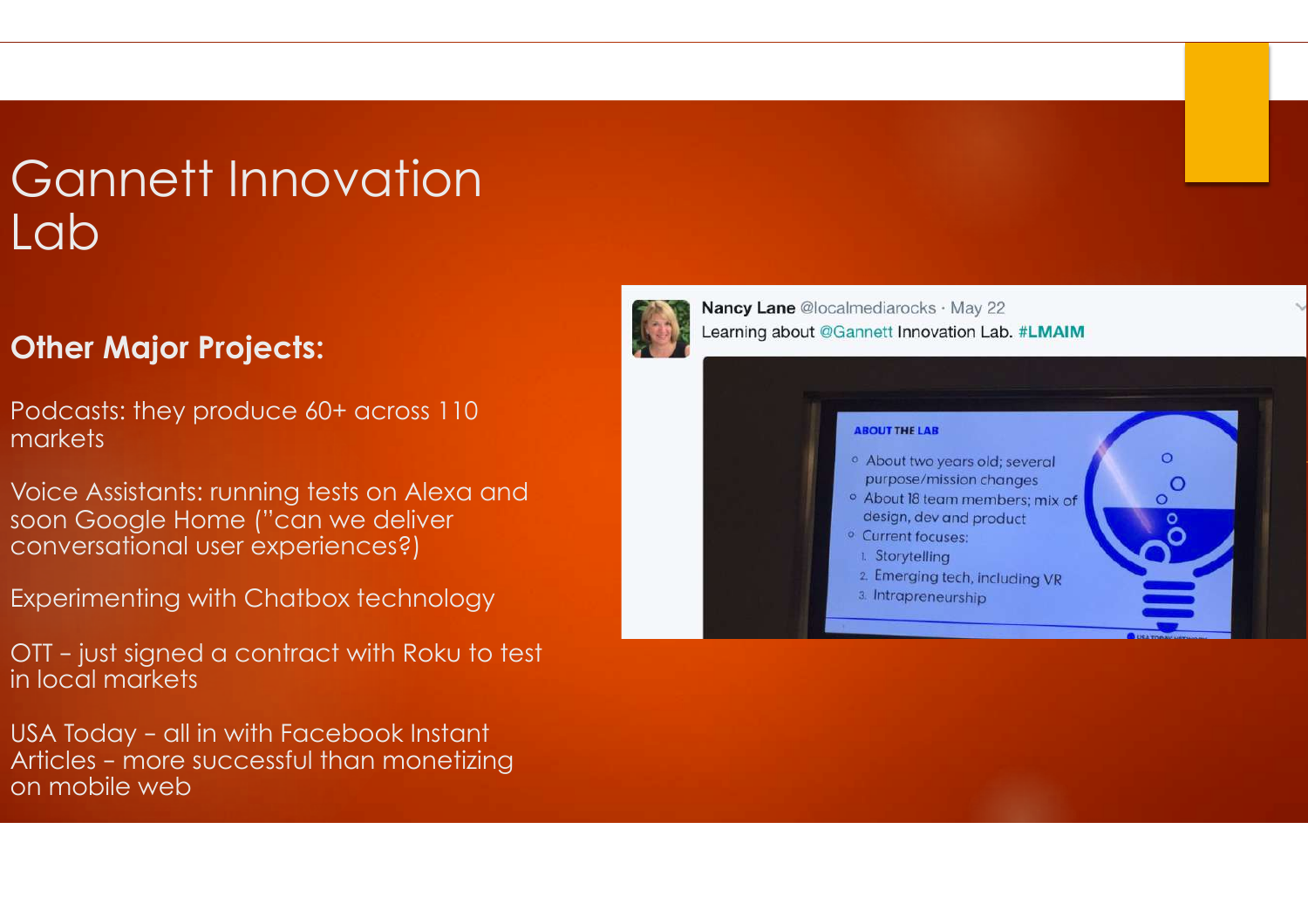### BH Media – Building Out a Transformation Team

Rick Thornton took on the role of Chief Transformation Officer in January 2017. His charge: build a small team at BH Media's Omaha headquarters that will help their local properties (31 daily newspapers in 10 states) with their innovation/transformation strategies.

The transformation team is being assembled. It will include a project manager, designer, UX specialist, data analyst, product role/manager and consumer revenue specialist.

u"We publish an inter-company blog to keep everyone informed and engaged," says Thornton, "Transparency is very important."

 $\blacktriangleright$  At the heart of their strategy is putting the customer first and creating an outstanding user experience. Top areas of focus include: building a data warehouse, consumer UX and virtual assistant.